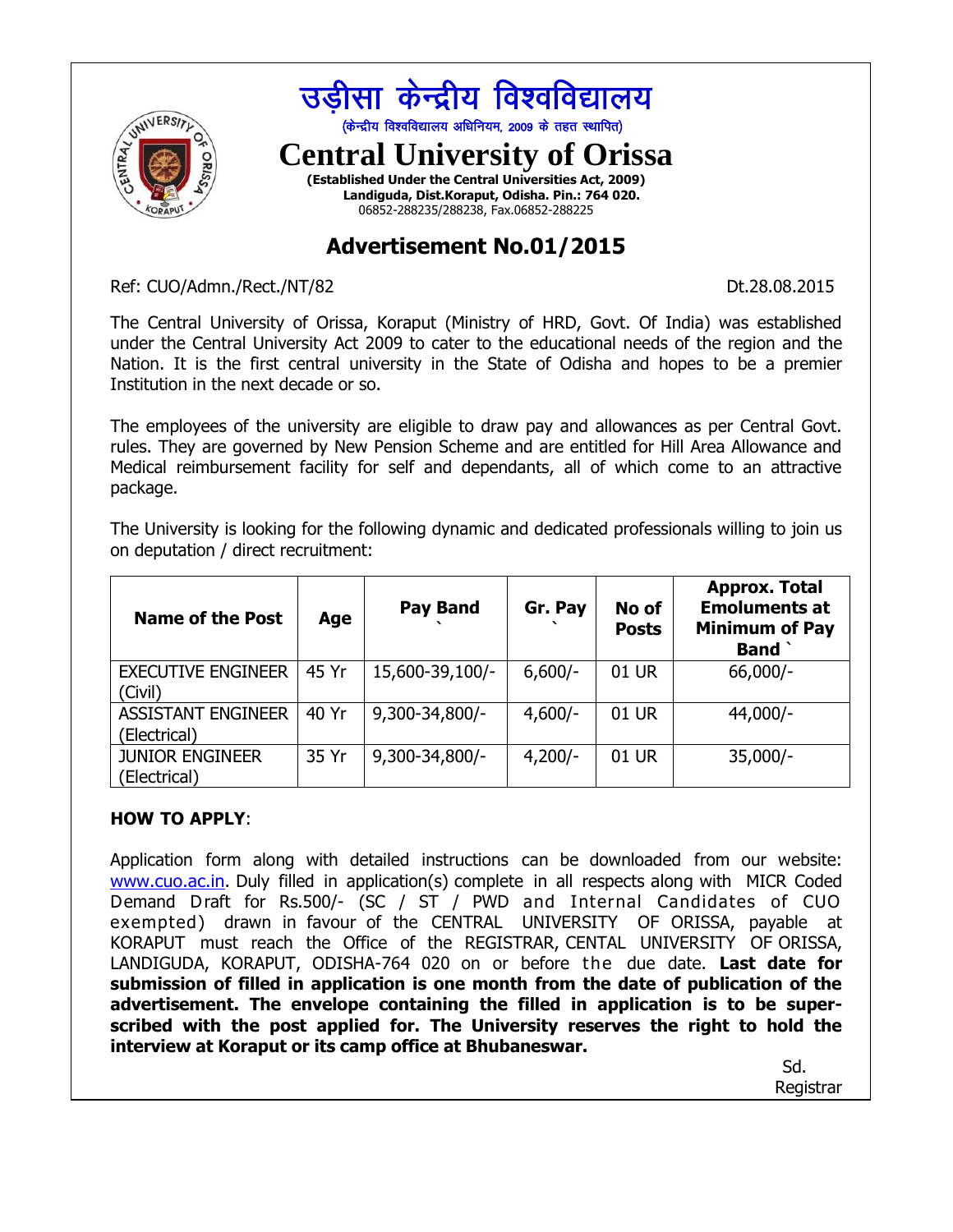| <b>EXECUTIVE ENGINEER (CIVIL)</b>                                          | <b>Essential Educational Qualification</b><br>and                                                                                                                                                                                                                                                                                                           |  |  |  |  |
|----------------------------------------------------------------------------|-------------------------------------------------------------------------------------------------------------------------------------------------------------------------------------------------------------------------------------------------------------------------------------------------------------------------------------------------------------|--|--|--|--|
| Pay Band `.15,600-39,100/- Grade Pay<br>$.6,600/-$                         | <b>Experience:</b><br>A Bachelor's Degree in Civil Engineering with 10<br>years of experience in any University/ State/<br>Central Govt./ Private Organization in designing<br>systems and construction of buildings, roads,<br>sanitary and water supply systems, including their<br>maintenance.<br><b>Desirable:</b> Post Graduate Degree in structures. |  |  |  |  |
|                                                                            | Computer Knowledge and Language proficiency in<br>English, Hindi and Odia.                                                                                                                                                                                                                                                                                  |  |  |  |  |
| <b>ASSISTANT ENGINEER</b><br>(ELECTRICAL)                                  | <b>Essential Educational Qualification</b><br>and<br><b>Experience:</b>                                                                                                                                                                                                                                                                                     |  |  |  |  |
| Pay Band `.9,300-34,800/- Grade Pay<br>$.4,600/-$                          | A Degree in Electrical Engineering with five years of<br>experience in supervision of electrical works with<br>Government / University / Government approved<br>contractor of repute.                                                                                                                                                                       |  |  |  |  |
|                                                                            | <b>Desirable:</b> Computer Knowledge and Language<br>proficiency in English, Hindi and Odia.                                                                                                                                                                                                                                                                |  |  |  |  |
| <b>JUNIOR ENGINEER (ELECTRICAL)</b><br>Pay Band `.9,300-34,800/- Grade Pay | <b>Essential Educational</b><br><b>Qualification</b><br>and<br><b>Experience:</b>                                                                                                                                                                                                                                                                           |  |  |  |  |
| $.4,200/-$                                                                 | A Degree in Electrical Engineering with at least<br>three years experience OR A Diploma in Electrical<br>Engineering with five years experience.<br>The<br>experience should be in the supervision of erection<br>/ maintenance of Electrical Works with the<br>Government / University establishment.                                                      |  |  |  |  |
|                                                                            | <b>Desirable:</b> Computer Knowledge and Language<br>proficiency in English, Hindi and Odia.                                                                                                                                                                                                                                                                |  |  |  |  |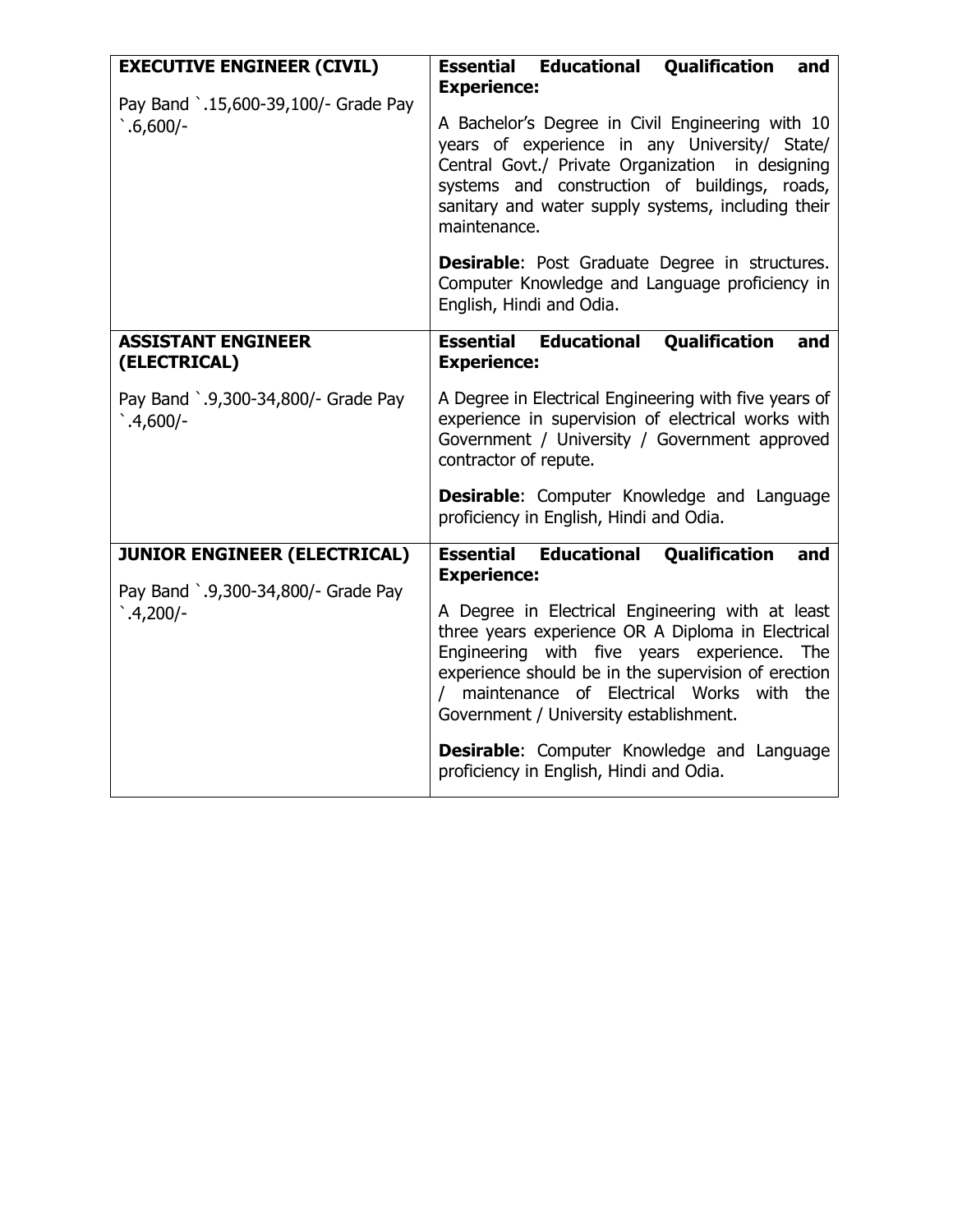## **General:**

- 1. The Candidates called for interview will be paid Single to & fro II Class Train / Bus fare by shortest route to the place of Interview on production of proof.
- 2. Mere possession of minimum qualification and experience will not entitle the candidate for being called for interview. The University will have the right to restrict the candidates to be called for interview to a reasonable number.
- 3. Relaxation of 5% marks (from 55% to 50%) will be considered at the Master's Degree level in case SC/ST/PWD candidates.
- 4. Application fees once paid shall not be refunded under any circumstances.
- 5. The University will not be responsible for postal delay in submission / receipt of the application forms from the candidates.
- 6. Application received after the last date, incomplete in any respect and any fresh paper enclosures after closing date, shall not be considered.
- 7. Certificate in support of experience should be in proper format i.e. it should be on the organization's letter head, bear the date of issue, specific period of work, name and designation of the issuing authority along with his signature.
- 8. The University shall verify the antecedents or documents submitted by a candidate at any time at the time of appointment or during the tenure of the service. In case, it is detected that the documents submitted by the candidates are not authentic or the candidate has an unacceptable record and has suppressed the information, his services shall be terminated without prior notice.
- 9. The University reserves the right not to fill up any of the vacancies advertised. Any consequential vacancies arising at the time of interview may also be filled up from the available candidates.
- 10. In case of any dispute, the decision of the University shall be final.
- 11. Applicants who are in employment should route their applications through proper channel.
- 12. Candidates should send self attested copies of certificates and mark-sheets from matriculation onwards in support of their age, qualifications and experience. Originals should not be sent along with the application but are to be produced at the time of interview for verification.
- 13. Candidates are advised to satisfy themselves about the minimum essential qualifications laid down in the advertisement.
- 14. No correspondence will be entertained from candidates regarding postal delays, conduct and result of interview and reasons for not being called for interview.
- 15. Canvassing in any form shall be a disqualification.
- 16. SC/ST/PWD and Internal candidates of Central University of Orissa are exempted from payment of application fee.

## **HOW TO APPLY**:

Application form along with detailed instructions can be downloaded from our website: [www.cuo.ac.in.](http://www.cuo.ac.in/) The duly filled in applications complete in all respects along with MICR Coded Demand Draft for Rs.500/- (SC / ST / PWD and Internal Candidates of CUO exempted) drawn in favour of the CENTRAL UNIVERSITY OF ORISSA payable at KORAPUT and send it by Speed Post/ Registered Post at the following address:

The Registrar, Central University of Orissa, Landiguda, Koraput, Odisha – 764 020 Email:info@cuo.ac.in Sd.

Registrar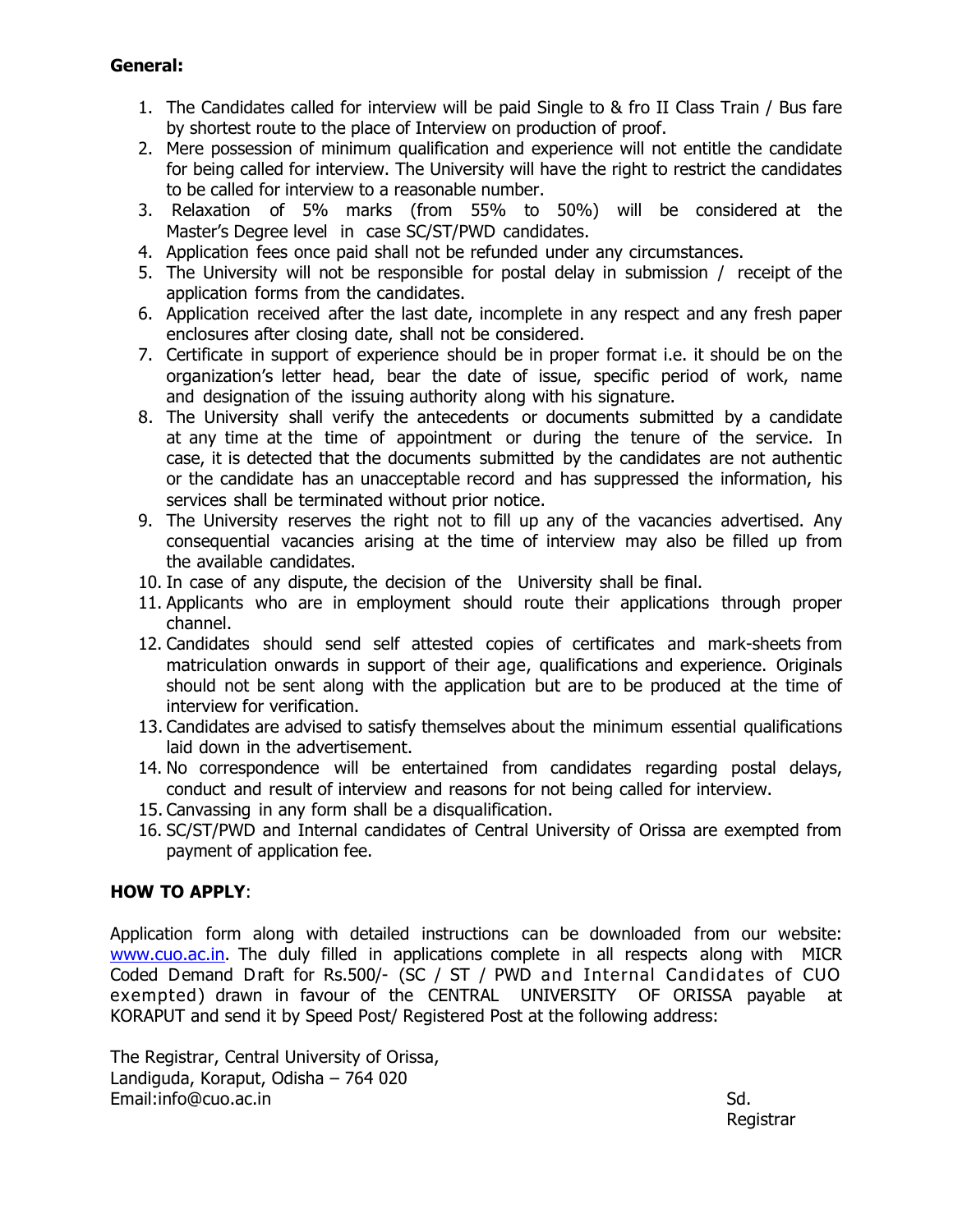

# **Central University of Orissa**

(Established under the Central Universities Act, 2009)

## **APPLICATION FORM FOR NON-TEACHING POSITIONS**

|                                                                                                                                                                                                                                | Advertisement No. |                      |                                                              |
|--------------------------------------------------------------------------------------------------------------------------------------------------------------------------------------------------------------------------------|-------------------|----------------------|--------------------------------------------------------------|
| Applied under category UR/SC/ST/OBC/PWD:                                                                                                                                                                                       |                   |                      |                                                              |
|                                                                                                                                                                                                                                |                   |                      | <b>Affix</b><br><b>Passport</b><br><b>Size</b><br>Photograph |
| Particulars of Remittance:                                                                                                                                                                                                     |                   |                      |                                                              |
|                                                                                                                                                                                                                                |                   |                      |                                                              |
|                                                                                                                                                                                                                                |                   |                      |                                                              |
|                                                                                                                                                                                                                                |                   |                      |                                                              |
| <b>1.</b> Name of the applicant (In Block Letters) : _________________________________<br>2. Father's / Husband's Name<br><b>3.</b> Date of Birth & Age<br>4. (a) Present Address for correspondence : (b) Permanent Address : |                   |                      |                                                              |
|                                                                                                                                                                                                                                |                   | Tel. Phone & Fax No. |                                                              |
|                                                                                                                                                                                                                                |                   |                      |                                                              |
|                                                                                                                                                                                                                                |                   |                      |                                                              |
| (e) Sex: Male/Female/Transgender__________________                                                                                                                                                                             |                   |                      |                                                              |
| (f) Marital Status: $\frac{1}{2}$ Marital Status: $\frac{1}{2}$ Marital Status: $\frac{1}{2}$                                                                                                                                  |                   |                      |                                                              |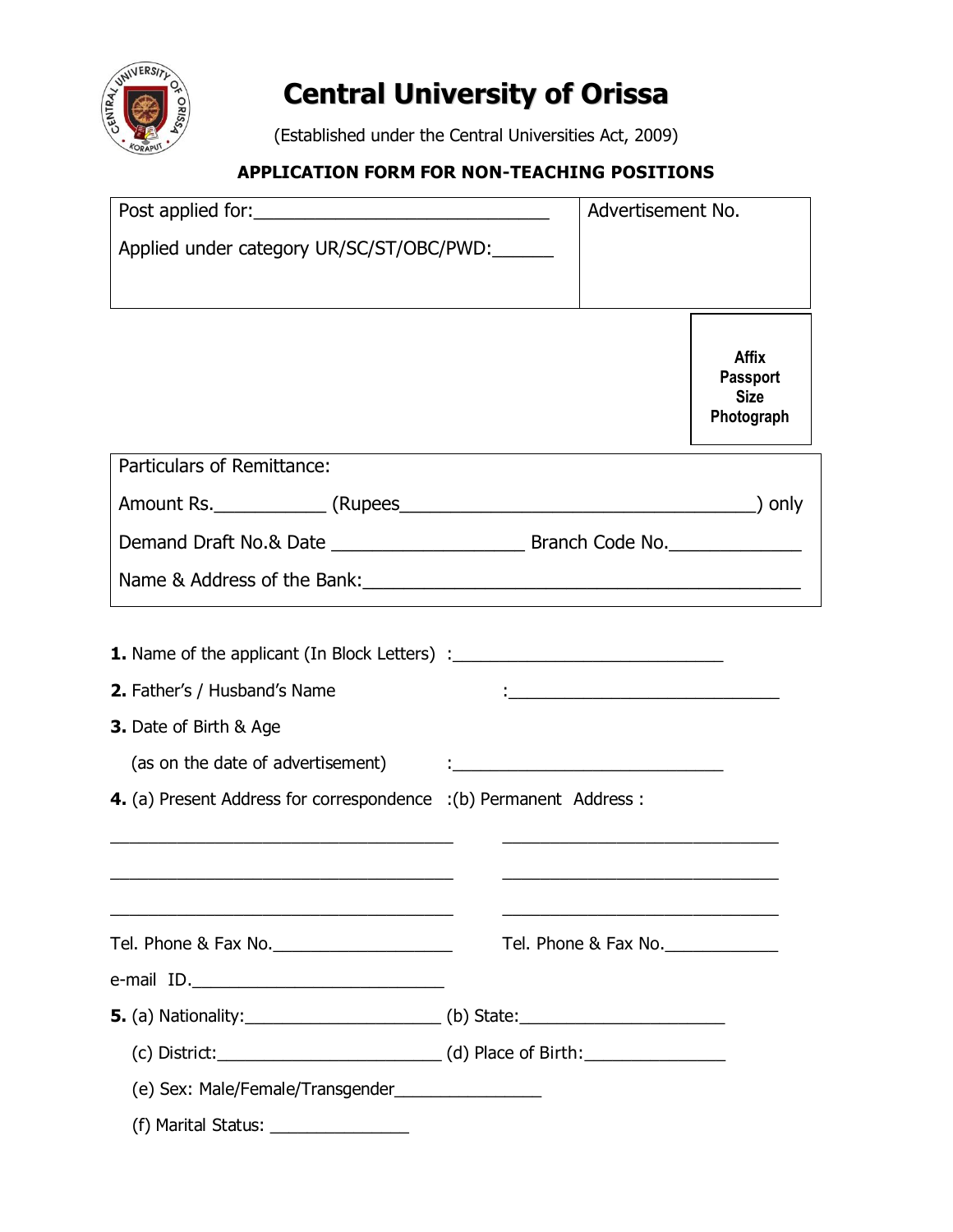## **6. ACADEMIC QUALIFICATION**

(Please attach attested copies of Testimonials)

| SI.<br>No | Examination<br>passed | Division<br>with %of<br>marks | Subject | Year<br>of<br>passing | Board/<br><b>University</b> | Distinctions if any |
|-----------|-----------------------|-------------------------------|---------|-----------------------|-----------------------------|---------------------|
|           |                       |                               |         |                       |                             |                     |
|           |                       |                               |         |                       |                             |                     |
|           |                       |                               |         |                       |                             |                     |
|           |                       |                               |         |                       |                             |                     |

## **7. PROFESSIONAL / RESEARCH EMPLOYMENT**

(Provide particulars in reverse chronological order starting with the present post):

| Name of the<br>Employer | Name of Institute<br>/ University<br>(Whether  | Post<br>held | Scale of Pay   Basic | Pay       | Period |    | Nature of<br>duties $/$<br>work |
|-------------------------|------------------------------------------------|--------------|----------------------|-----------|--------|----|---------------------------------|
|                         | Government /                                   |              | $\cdot$              | $\lambda$ | From   | To |                                 |
|                         | Quasi Government<br>/ Autonomous /<br>Private) |              |                      |           |        |    |                                 |
|                         |                                                |              |                      |           |        |    |                                 |
|                         |                                                |              |                      |           |        |    |                                 |
|                         |                                                |              |                      |           |        |    |                                 |

8. Have you ever been suspended / dismissed from service? : Yes/No

9. Name and address of two references:

(i) \_\_\_\_\_\_\_\_\_\_\_\_\_\_\_\_\_\_\_\_\_\_\_\_\_\_\_\_\_\_\_\_\_\_\_\_\_\_\_\_\_\_\_\_\_\_\_\_\_\_\_\_

(ii)\_\_\_\_\_\_\_\_\_\_\_\_\_\_\_\_\_\_\_\_\_\_\_\_\_\_\_\_\_\_\_\_\_\_\_\_\_\_\_\_\_\_\_\_\_\_\_\_\_\_\_\_

10. Any other relevant information, if not given above:

11. Details of enclosures sent with the applications: